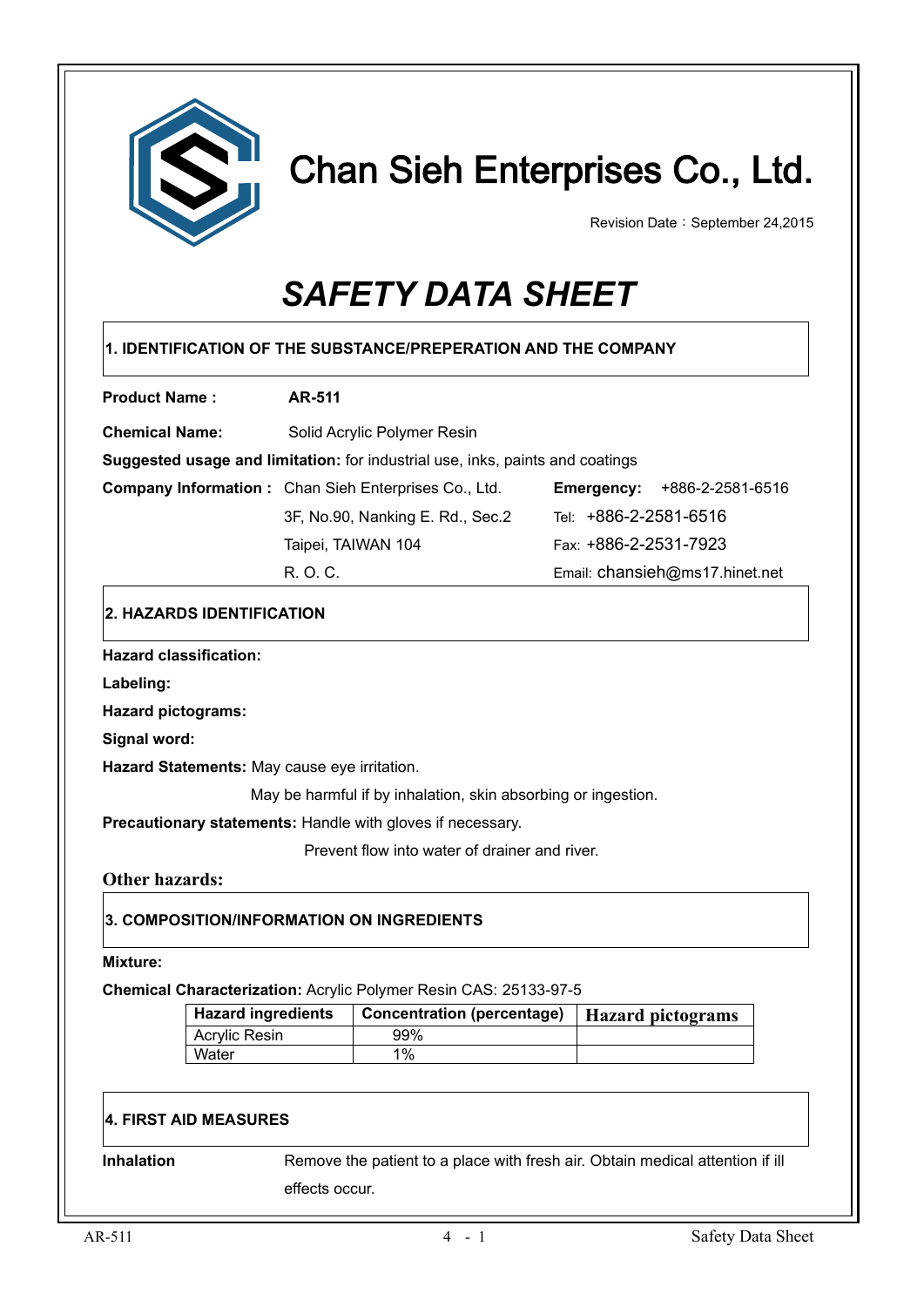| <b>Skin Contact:</b>                 | Wash with water.                                                                                        |
|--------------------------------------|---------------------------------------------------------------------------------------------------------|
| <b>Eye Contact:</b>                  | Immediately flush with plenty of water for 15 minutes, and obtain medical                               |
|                                      | attention if still irritating.                                                                          |
| Ingestion                            | Wash out mouth with water. Obtain medical attention if ill effects occur.                               |
|                                      | The Most important Symptoms and hazardous effects: May cause skin reddish and dizziness                 |
|                                      | Personal protection for the first aid person: Current unknown.                                          |
|                                      | Indication for physician: Symptomatic treatment and supportive therapy as indicated.                    |
| 5. FIRE-FIGHTING MEASURES            |                                                                                                         |
|                                      | Not classed as flammable. If involved in a fire, it may emit noxious and toxic fumes.                   |
|                                      | Extinguish media: Foam, CO2, dry powder, water spray.                                                   |
|                                      | Special hazards may occur during fire-fighting: This material will support combustion, if ignited. Like |
|                                      | all thermoplastic materials, it will melt under fire                                                    |
|                                      | conditions.                                                                                             |
| Special fire-fighting procedure:     |                                                                                                         |
|                                      | Protection for fire fighter: Protective clothes and gloves                                              |
| 6. ACCIDENTAL RELEASE MEASUREMENT    |                                                                                                         |
| <b>Personal precautions</b>          | Spilled particles present a severe slip hazard. Avoid contact with skin and                             |
|                                      | eyes. Do not breathe dust.                                                                              |
|                                      | <b>Environmental precautions :</b> Do not release to the environment.                                   |
|                                      | Methods for cleaning up : Sweep up and shovel into waste container.                                     |
| <b>7. HANDLING AND STORAGE</b>       |                                                                                                         |
| <b>Handling precautions</b>          | Avoid contact with eyes. Do not breathe dust.                                                           |
| <b>Storage conditions</b>            | Store in a cool dry place.                                                                              |
|                                      | 8. EXPOSURE CONTROLS/PERSONAL PROTECTION                                                                |
|                                      | Construction control: Close room should has ventilation system.                                         |
| <b>Control factors: TWA : -</b>      |                                                                                                         |
| STEL : -                             |                                                                                                         |
| Ceiling : -                          |                                                                                                         |
| $LC_{50}$ : -                        |                                                                                                         |
| $LD_{50}$ -                          |                                                                                                         |
| <b>Personal protection equipment</b> |                                                                                                         |
| <b>Respirators protection</b>        | yes, in airborne dusts.                                                                                 |
| <b>Hands protection</b>              |                                                                                                         |
| <b>Eyes protection</b>               | goggles (in dust).                                                                                      |
| Skin and body protection             | remove particles from skin to avoid plasticization by skin oil.                                         |
|                                      | Hygiene practices: Obey the operation rule and prevent unnecessary contact, be careful during           |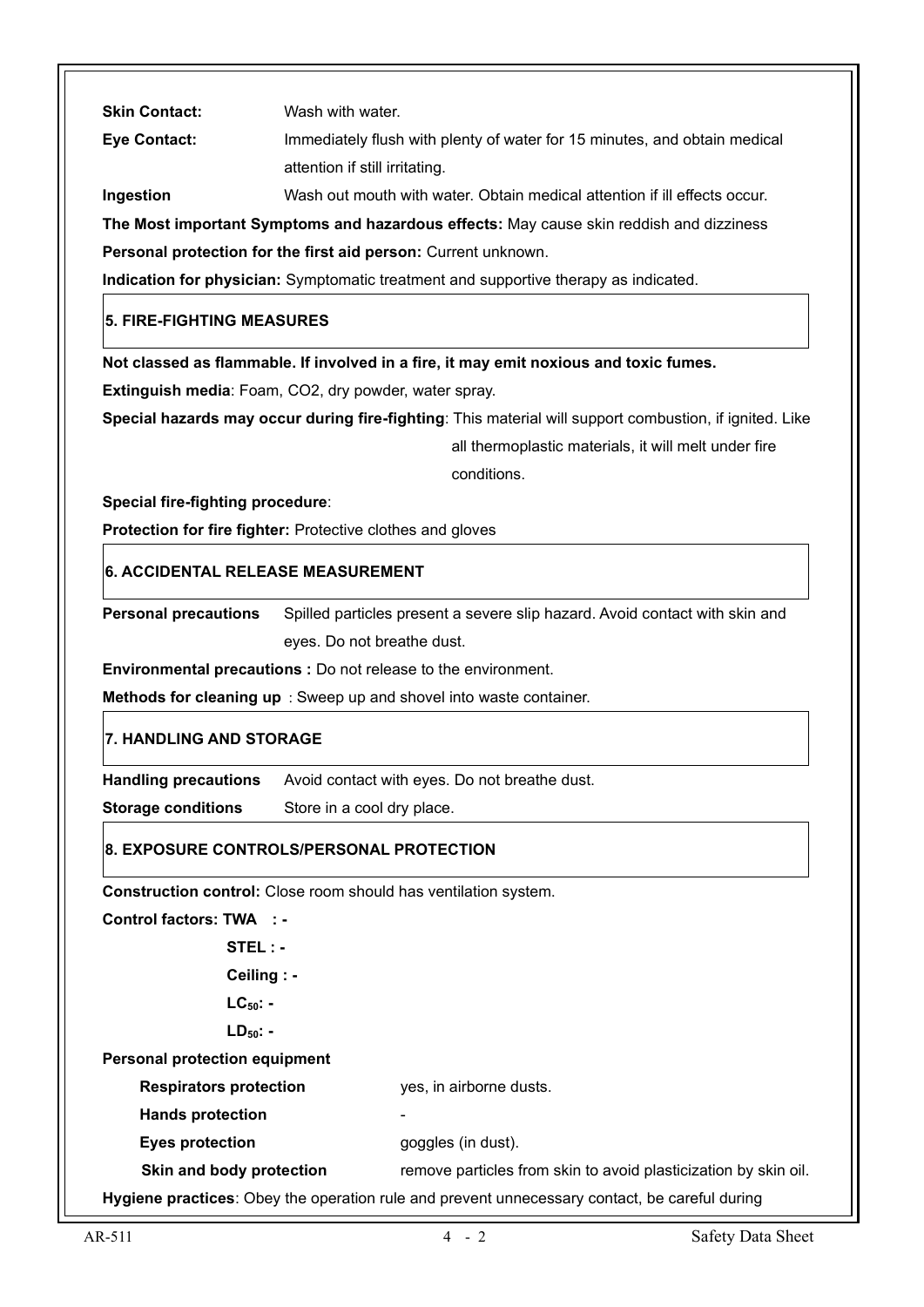| 9. PHYSICAL AND CHEMICAL PROPERTIES                                          |                                                                  |
|------------------------------------------------------------------------------|------------------------------------------------------------------|
| <b>Type</b>                                                                  | Styrene copolymer                                                |
| Appearance                                                                   | White transparent; free flowing bead                             |
| Odor                                                                         | Slight                                                           |
| Specific gravity (water=1)                                                   | $1.0 - 1.1 (20^{\circ}$ C)                                       |
| Total solids (%w/w)                                                          | min. 98 %                                                        |
| Average mol. Weight (Mw)                                                     | 73,000                                                           |
| Acid value (mg KOH/g)                                                        | 14                                                               |
| Tg (DSC: $°C$ )                                                              | 44                                                               |
| <b>Softening point (Ring&amp;Ball)</b>                                       | not available                                                    |
| Viscosity Brookfield (25°C)                                                  | 2250 - 3250 mPas (60 w/w in MEK)                                 |
| Density (20 °C; kg/l)                                                        | 1.04                                                             |
| Solubility in water (% by wt.)                                               | Insoluble. Soluble in ketones, aromatics and esters              |
| Vapor pressure (at $20^{\circ}$ )                                            | not available                                                    |
| <b>Flashing point</b>                                                        | none                                                             |
| <b>Explosion Limited</b>                                                     | $UEL: -$<br>$LEL: -$                                             |
| Partition coefficient (n-octanol/water, log                                  | $Kow$ : -                                                        |
| <b>10. STABILITY AND REACTIVITY</b>                                          |                                                                  |
| <b>Stability</b>                                                             | Stable                                                           |
| Possible hazards under special condition                                     | None                                                             |
| <b>Conditions to avoid</b>                                                   | None                                                             |
| <b>Material to avoid</b><br><b>Hazardous decomposition products</b>          | None<br>None known                                               |
| <b>11. TOXICOLOGICAL INFORMATION</b>                                         |                                                                  |
| <b>Acute Toxicity:</b>                                                       |                                                                  |
|                                                                              | Inhalation: Dust may be irritate to the upper respiratory tract. |
| Skin: Unlikely to cause skin irritation                                      |                                                                  |
| Eyes: May cause eye irritation                                               |                                                                  |
|                                                                              |                                                                  |
| Ingestion: Unlikely to be hazardous if swallowed<br><b>Regional effects:</b> |                                                                  |